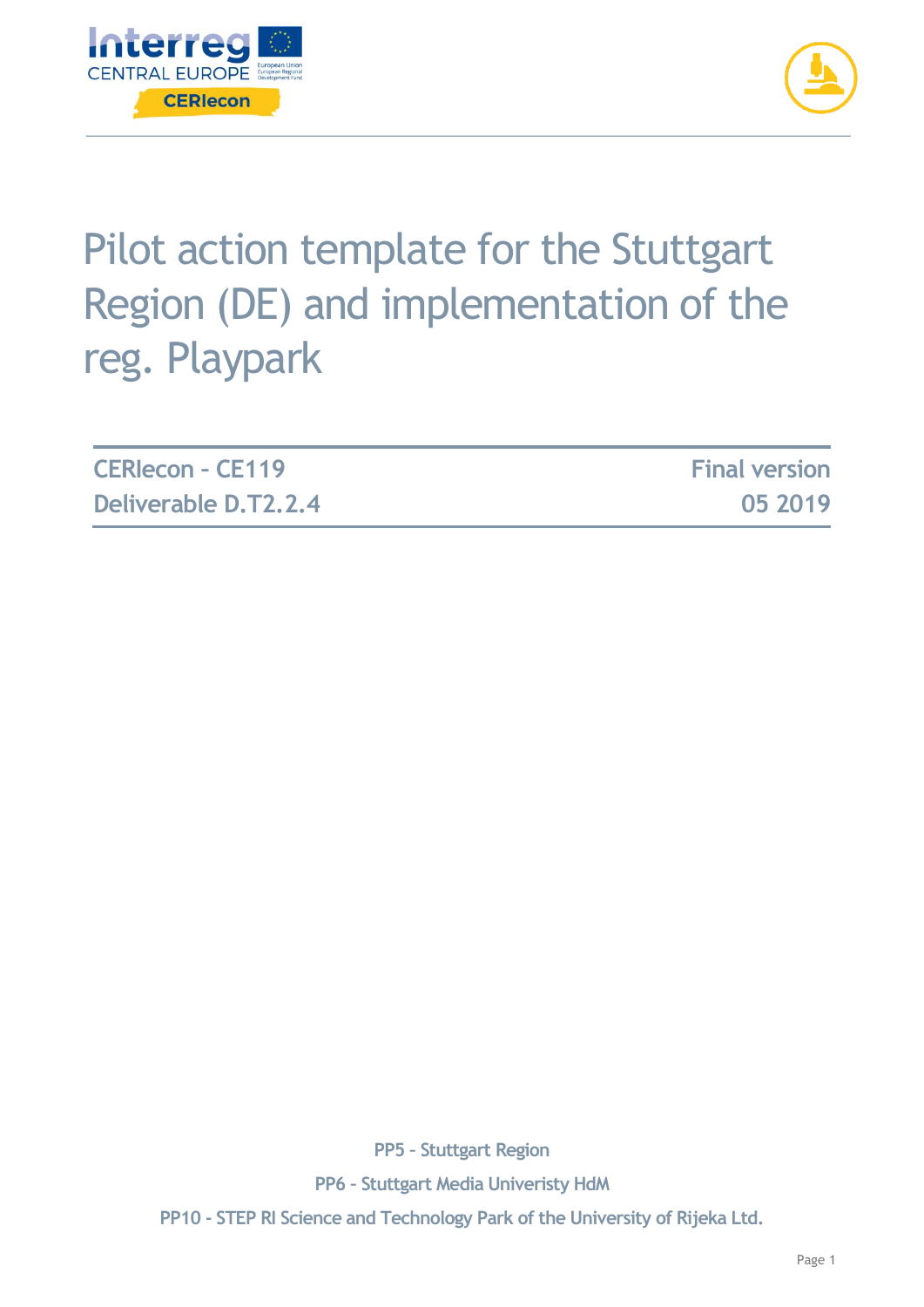



#### **1. MAIN TOPICS OF THE NATIONAL/REGIONAL/LOCAL SMART SPECIALISATION STRATEGY (RIS3)**

| What are the main economic and social<br>innovation topics of the relevant RIS3 for the<br>regional Playpark?     | According to the profile of the university and the related<br>project partner from the Stuttgart Region Economic<br>Development Corporation (Creative Industries<br>Department) we focused on a regionally not yet tackled<br>start-up niche: the Creative Industries. |
|-------------------------------------------------------------------------------------------------------------------|------------------------------------------------------------------------------------------------------------------------------------------------------------------------------------------------------------------------------------------------------------------------|
| How did the regional Playpark engage the<br>participants to develop viable business ideas to<br>fit these topics? | n.a.                                                                                                                                                                                                                                                                   |

#### **2. REGIONAL PLAYPARK TARGET GROUP**

Description of the Regional Playpark's Target Group:

| economic and social innovation business<br>ideas/firms based on the relevant RIS3)? | The target groups were partially reached by online<br>How did the Regional Playpark attract and application platforms and interviews before they<br>involve the Target Group (equal numbers of   started their training program. Additionally the texts<br>female/male participants and equal numbers of   and campaigns were chosen with a wording that<br>especially addresses the respective target groups.<br>In Facebook campaigns we were able to choose the |
|-------------------------------------------------------------------------------------|--------------------------------------------------------------------------------------------------------------------------------------------------------------------------------------------------------------------------------------------------------------------------------------------------------------------------------------------------------------------------------------------------------------------------------------------------------------------|
|                                                                                     | target groups as indicated.                                                                                                                                                                                                                                                                                                                                                                                                                                        |

### **3. REGIONAL PLAYPARK IDEA GENERATION LABS**

|                                                | The idea labs took place every six months shortly        |
|------------------------------------------------|----------------------------------------------------------|
| When and where did IGL take place?             | before the new call for applications started. The place  |
|                                                | was always Stuttgart Media University.                   |
| Short summary of IGL content/agenda:           | $1st$ day                                                |
|                                                | 10.00 - 10.30: General Introduction; Welcome             |
|                                                | 10.30 - 11.00: Teambuilding                              |
|                                                | 11.00 - 11.30: Innovation Challenge                      |
|                                                | 11.30 - 12.30: How to start, Introduction to Design      |
|                                                | <b>Thinking</b>                                          |
|                                                | $12.30 - 3.00:$<br>Get out of the building, User         |
|                                                | Interviews,                                              |
|                                                | $3.00 - 4.30:$<br>Vision board + Pitches                 |
|                                                | $4.30 - 5.30:$<br><b>Ideation</b>                        |
|                                                | $5.30 - 5.45$ :<br><b>Introduction Prototyping</b>       |
|                                                |                                                          |
|                                                | $2nd$ day                                                |
|                                                | $9.00 - 9.30:$<br>Warm-up                                |
|                                                | $9.30 - 10.30:$<br>Rapid Prototyping                     |
|                                                | 10.30 - 11.30: Business Modelling                        |
|                                                | <b>Introduction Storytelling</b><br>$11.30 - 12.00$ :    |
|                                                | $1.00 - 3.00:$<br>Pitch Preparation/Rehearsals           |
|                                                | Pitches<br>$3.15 - 4.00$ :                               |
|                                                |                                                          |
|                                                | 3rd day                                                  |
|                                                | Validation of the project idea                           |
| Describe shortly application procedure for the | The students of Stuttgart Media university applied via a |
| regional Idea Generation Lab?                  | form we created. It can be found here (in German):       |
|                                                | https://inopai.com/webform/Hl9hfCZfxWWIq2M2/             |
| Describe shortly application procedure<br>and  | We developed an application process which was            |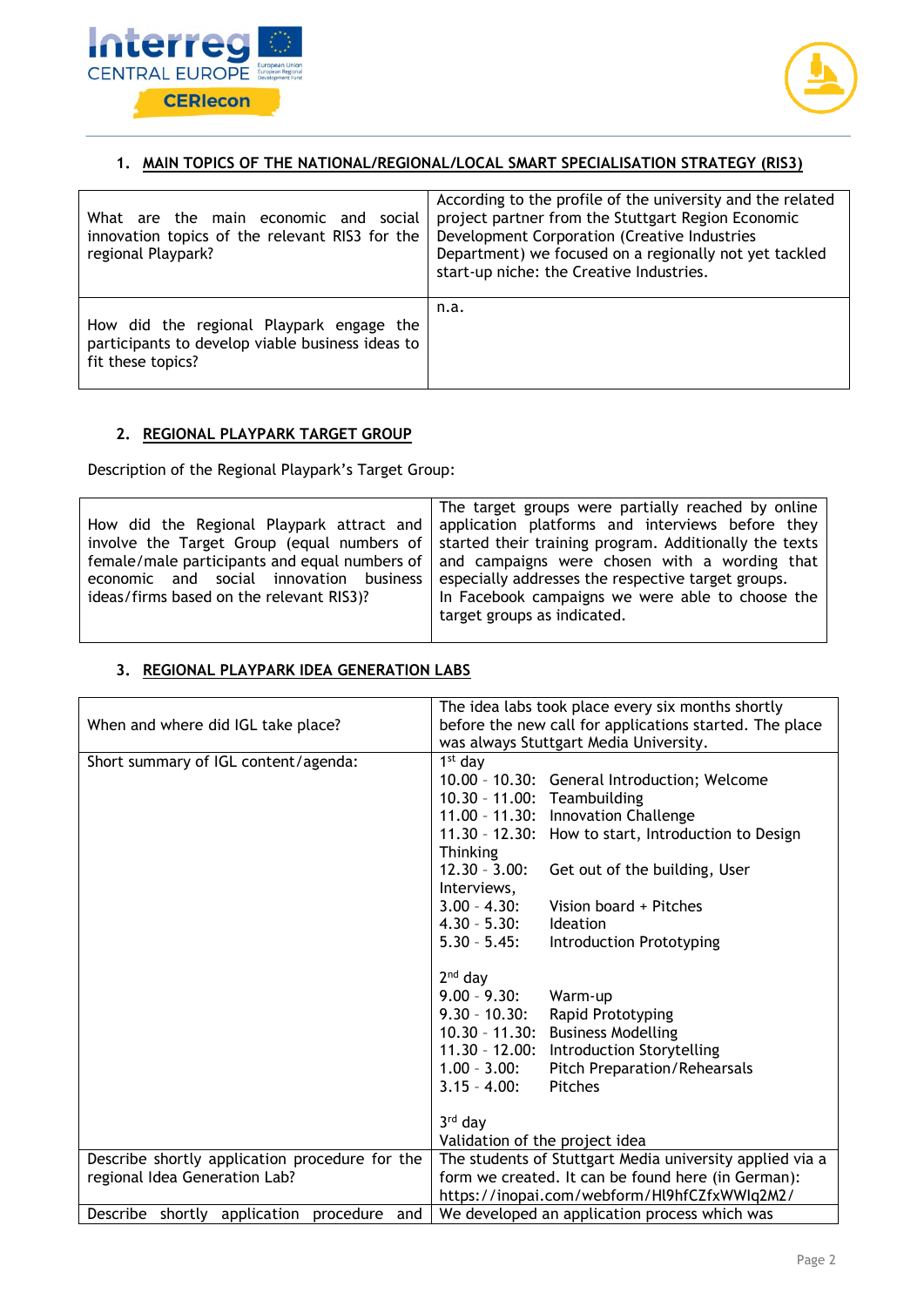



| selection criteria for the six-months regional<br>training programme? | modified and improved for each cohort. The<br>application had to be made online on our webpage. In<br>the first cohort the applicants had to fill a form (in<br>German) with their project idea. The form asked for a<br>summary, about the market structure and distribution<br>channels, Canvas and the team.<br>In the third cohort similar questions were asked in the<br>form but the participants had to make an interview<br>with PP5 and PP6, too. |
|-----------------------------------------------------------------------|------------------------------------------------------------------------------------------------------------------------------------------------------------------------------------------------------------------------------------------------------------------------------------------------------------------------------------------------------------------------------------------------------------------------------------------------------------|
|-----------------------------------------------------------------------|------------------------------------------------------------------------------------------------------------------------------------------------------------------------------------------------------------------------------------------------------------------------------------------------------------------------------------------------------------------------------------------------------------------------------------------------------------|

## **4. REGIONAL PLAYPARK SUPPORTING METHODOLOGY**

| What final outcomes from the participants<br>were expected by the regional Playpark after<br>the six-month training?<br>Are those outcomes achieved?<br>If yes, how? | The expected outcomes were that they are ready for<br>market entry and are able to manage their way around<br>in the startup world. Ideally, they found their own<br>business, launch a crowd funding campaign or<br>successfully apply for national funding. The outcomes<br>were partially achieved - some of the startups were<br>quite successful and we guided them through the<br>process of application/ counselling or alike. Others<br>didn't have the energy to progress their project idea or<br>just found out there is not enough market need for it/ |
|----------------------------------------------------------------------------------------------------------------------------------------------------------------------|--------------------------------------------------------------------------------------------------------------------------------------------------------------------------------------------------------------------------------------------------------------------------------------------------------------------------------------------------------------------------------------------------------------------------------------------------------------------------------------------------------------------------------------------------------------------|
|                                                                                                                                                                      | too high competitors, or the original teams found they<br>couldn't work well together. Others still continue<br>working on their idea but simply need more time.                                                                                                                                                                                                                                                                                                                                                                                                   |
| What were the contents/topics of the six-                                                                                                                            | <b>Customer Discovery</b>                                                                                                                                                                                                                                                                                                                                                                                                                                                                                                                                          |
| month training?                                                                                                                                                      |                                                                                                                                                                                                                                                                                                                                                                                                                                                                                                                                                                    |
|                                                                                                                                                                      | <b>Interview Techniques</b>                                                                                                                                                                                                                                                                                                                                                                                                                                                                                                                                        |
|                                                                                                                                                                      | <b>User Experience</b>                                                                                                                                                                                                                                                                                                                                                                                                                                                                                                                                             |
| (short description in bullet points<br>with                                                                                                                          | Project Management                                                                                                                                                                                                                                                                                                                                                                                                                                                                                                                                                 |
| workshop topics, consultations hours and other<br>activities)                                                                                                        | Digital Business Models and legal regulations<br>Law for Founders                                                                                                                                                                                                                                                                                                                                                                                                                                                                                                  |
|                                                                                                                                                                      | <b>Business Modeling</b>                                                                                                                                                                                                                                                                                                                                                                                                                                                                                                                                           |
|                                                                                                                                                                      | <b>Business Validation</b>                                                                                                                                                                                                                                                                                                                                                                                                                                                                                                                                         |
|                                                                                                                                                                      | Sales & Acquisition                                                                                                                                                                                                                                                                                                                                                                                                                                                                                                                                                |
|                                                                                                                                                                      | <b>Business Negotiations</b>                                                                                                                                                                                                                                                                                                                                                                                                                                                                                                                                       |
|                                                                                                                                                                      | <b>Marketing Strategies</b>                                                                                                                                                                                                                                                                                                                                                                                                                                                                                                                                        |
|                                                                                                                                                                      |                                                                                                                                                                                                                                                                                                                                                                                                                                                                                                                                                                    |
|                                                                                                                                                                      | How to Pretotype                                                                                                                                                                                                                                                                                                                                                                                                                                                                                                                                                   |
|                                                                                                                                                                      | <b>Usability Testing</b><br><b>Team and Conflict</b>                                                                                                                                                                                                                                                                                                                                                                                                                                                                                                               |
|                                                                                                                                                                      |                                                                                                                                                                                                                                                                                                                                                                                                                                                                                                                                                                    |
|                                                                                                                                                                      | <b>Convincing Demeanor</b>                                                                                                                                                                                                                                                                                                                                                                                                                                                                                                                                         |
|                                                                                                                                                                      | <b>Pitch Training</b>                                                                                                                                                                                                                                                                                                                                                                                                                                                                                                                                              |
|                                                                                                                                                                      | <b>Public Relations</b>                                                                                                                                                                                                                                                                                                                                                                                                                                                                                                                                            |
|                                                                                                                                                                      | Pricing                                                                                                                                                                                                                                                                                                                                                                                                                                                                                                                                                            |
|                                                                                                                                                                      | Fiscal matters for Founding                                                                                                                                                                                                                                                                                                                                                                                                                                                                                                                                        |
|                                                                                                                                                                      | <b>Financial Planning and Management</b>                                                                                                                                                                                                                                                                                                                                                                                                                                                                                                                           |
|                                                                                                                                                                      | Search engine optimization (SEO)                                                                                                                                                                                                                                                                                                                                                                                                                                                                                                                                   |
|                                                                                                                                                                      | Scrum / Agile project management                                                                                                                                                                                                                                                                                                                                                                                                                                                                                                                                   |
|                                                                                                                                                                      | Other activities:                                                                                                                                                                                                                                                                                                                                                                                                                                                                                                                                                  |
|                                                                                                                                                                      | Jour fixe (1x per month)                                                                                                                                                                                                                                                                                                                                                                                                                                                                                                                                           |
|                                                                                                                                                                      | Visiting startup sites                                                                                                                                                                                                                                                                                                                                                                                                                                                                                                                                             |
|                                                                                                                                                                      | Attending startup related summits and conferences                                                                                                                                                                                                                                                                                                                                                                                                                                                                                                                  |
|                                                                                                                                                                      | Talks with successful startups                                                                                                                                                                                                                                                                                                                                                                                                                                                                                                                                     |
| Which training tools were used?                                                                                                                                      | Many tools, which we also used during the TTT-                                                                                                                                                                                                                                                                                                                                                                                                                                                                                                                     |
|                                                                                                                                                                      | workshops in Cracow and Brno, such as Canvas,                                                                                                                                                                                                                                                                                                                                                                                                                                                                                                                      |
|                                                                                                                                                                      | Persona, SWOT, PEST but also each facilitator was free                                                                                                                                                                                                                                                                                                                                                                                                                                                                                                             |
|                                                                                                                                                                      | to use the tools he/she wanted.                                                                                                                                                                                                                                                                                                                                                                                                                                                                                                                                    |
|                                                                                                                                                                      | The tools and presentations were then shared with the                                                                                                                                                                                                                                                                                                                                                                                                                                                                                                              |
|                                                                                                                                                                      | participants on an online platform                                                                                                                                                                                                                                                                                                                                                                                                                                                                                                                                 |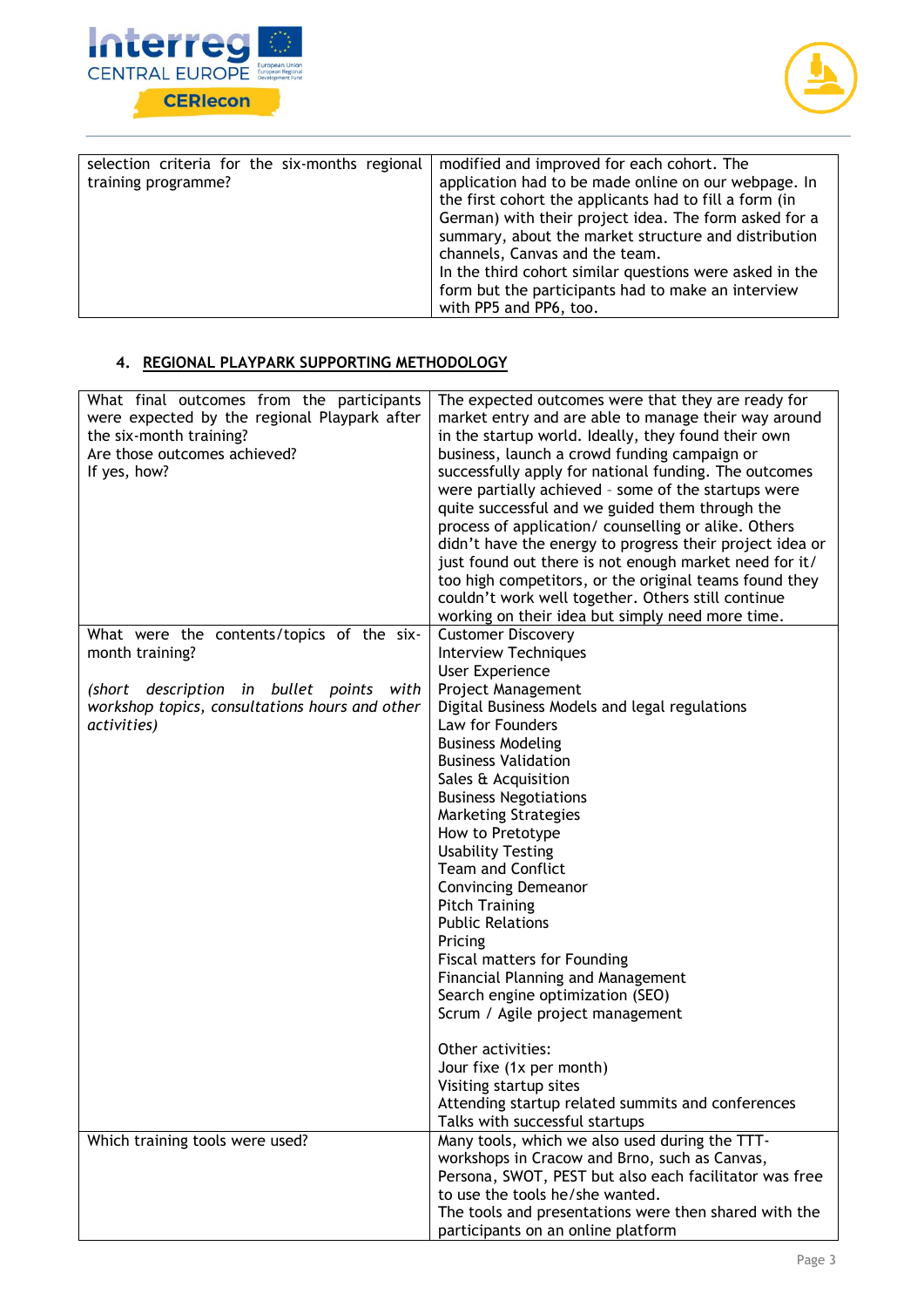



| Timeline of the six-month training at the<br>regional Playpark:                                                                                              | 1 <sup>st</sup> cohort:                                                                                                     |
|--------------------------------------------------------------------------------------------------------------------------------------------------------------|-----------------------------------------------------------------------------------------------------------------------------|
|                                                                                                                                                              | Idea Lab: 28.-29.4. and 5.5.2017                                                                                            |
| (short description in bullet points with exact<br>dates of $1^{st}$ , $2^{nd}$ , $3^{rd}$ cohort - Idea Lab, cohort<br>start, exchanges, consultations etc.) | 31. Juli 2017, 16:00<br>Kick-Off: Initial information and getting to know each<br>other                                     |
|                                                                                                                                                              | 1. August 2017, 9:00 - 17:00<br>Design Thinking<br>Violetta Fasulo, Dorothee Sommer, Startup Centre                         |
|                                                                                                                                                              | 2. August 2017, 9:00 - 17:00<br>Lean Startup<br>Simona Pede, bwcon GmbH                                                     |
|                                                                                                                                                              | 3. August 2017, 9:00 - 14:00<br>Lean Startup<br>Simona Pede, bwcon GmbH                                                     |
|                                                                                                                                                              | $16:00 - 20:00$<br>Interview techniques<br>Nicole Köster, SWR                                                               |
|                                                                                                                                                              | 7. August 2017, 9:00 - 11:30<br>Legal matters for founders<br>Olaf Botzem, Bartsch Solicitors                               |
|                                                                                                                                                              | $13:00 - 15:00$<br>Team & conflict<br>Violetta Fasulo, Startup Centre                                                       |
|                                                                                                                                                              | 8. August 2017, 9:00 - 11:00<br>Digital business models and legal specifications<br>Dr Carsten Ulbricht, Bartsch Solicitors |
|                                                                                                                                                              | $13:00 - 17:00$<br>Project management<br>Dr Hartmut Rösch, Startup Centre                                                   |
|                                                                                                                                                              | 9. August 2017, 9:00 - 10:30<br>The Sandbox/Playpark Project<br>Violetta Fasulo, Dorothee Sommer, Startup Centre            |
|                                                                                                                                                              | $10:30 - 12:30$<br><b>Negotiation techniques</b><br>Dr Hartmut Rösch, Startup Centre                                        |
|                                                                                                                                                              | 10. August 2017, 10:00 - 13:00<br>Direct marketing<br>Annika Hahnle, UBF Corporate Consulting                               |
|                                                                                                                                                              | $14:00 - 16:00$<br><b>Business Modelling</b><br>Dorothee Sommer, Startup Centre                                             |
|                                                                                                                                                              | 11. August 2017, 9:00 - 17:00<br>Pretotyping / Minimal Viable Product<br>Yannick Frank, hatchery GmbH & Co. KG              |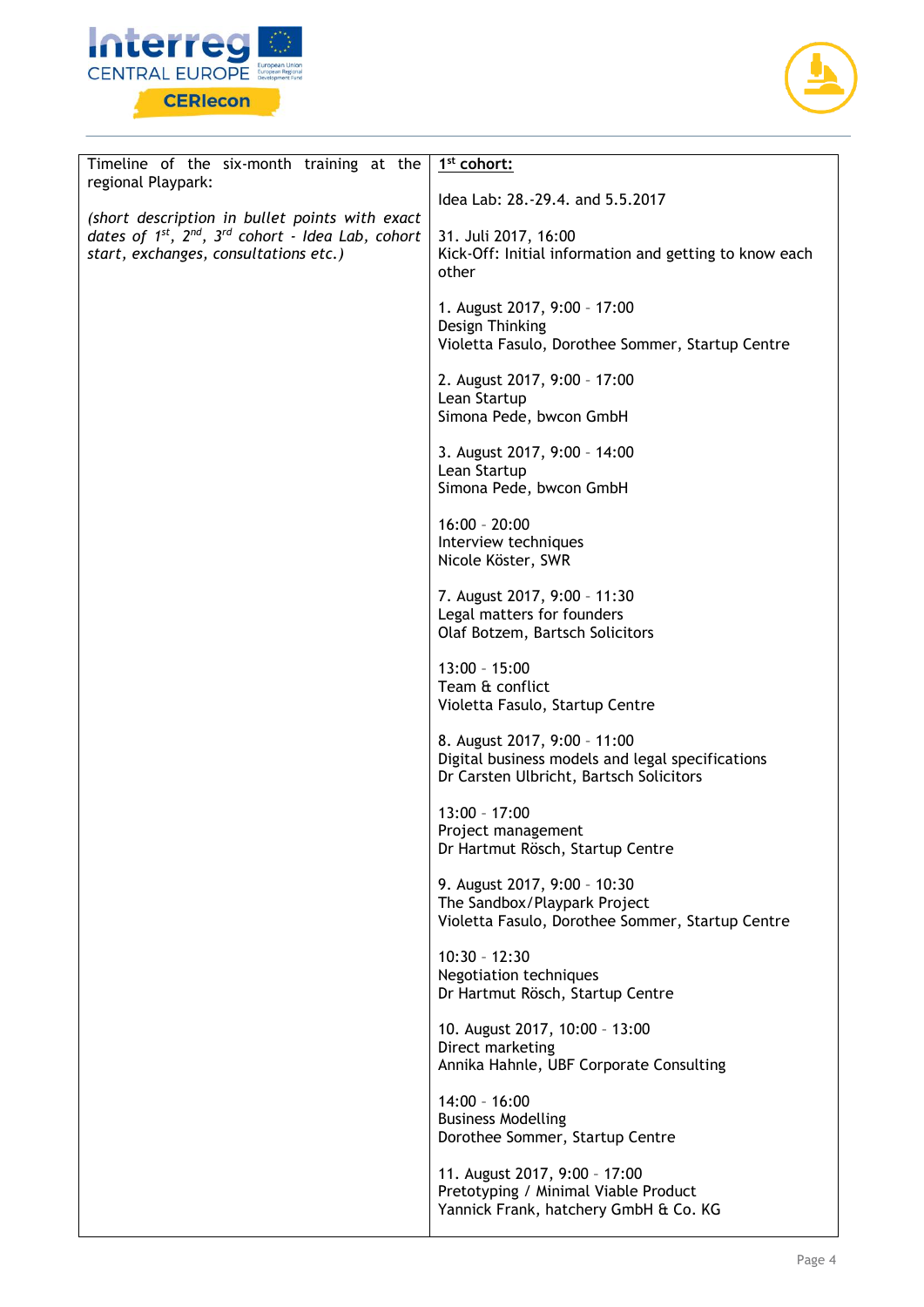



| 14. August 2017, 9:00 - 17:00<br><b>Online Marketing</b>                                                                                     |
|----------------------------------------------------------------------------------------------------------------------------------------------|
| Yannick Frank, hatchery GmbH & Co. KG                                                                                                        |
| 15. August 2017, 9:00 - 11:30<br>Pricing                                                                                                     |
| Nicolas Rutschmann, New Media & Film                                                                                                         |
| 16. August 2017, 9:00 - 13:00<br>Financial planning and management<br>Lothar Schubert, Senioren der Wirtschaft ("Seniors of<br>the Economy") |
| $14:00 - 15:30$<br>Financing options and grants for founders<br>Prof Schäfer, ifex                                                           |
| 17. August 2017, 9:00 - 11:00<br>Fiscal aspects for founders<br>Diana Mayer-Bartholmeß, tax consultant                                       |
| 30. August 2017, 9:00 - 12:00<br>Sales and distribution<br>Alexander Frank                                                                   |
| 31. August 2017, 9:00 - 16:00<br><b>PR</b><br>Magdalena Weinle, Startup Centre                                                               |
| 17:00 onwards<br>Discussion and feedback<br>Food and drinks                                                                                  |
| 04 - 08 September 2017<br>Individual coaching, appointments for each team                                                                    |
| 12. September 2017, 9:00 - 17:00<br>Pitch training<br>Speaker(s) from the Startup Centre                                                     |
| 14. September 2017, 9:00 - 17:00<br>Visual thinking<br>Saskia Jancik, Cyber Manufacturing                                                    |
| 26. September 2017, 9:00 - 13:00<br>Pitch training<br>Speaker(s) from the Startup Centre                                                     |
| 29. September 2017, 16:00 onwards<br>Demo day                                                                                                |
| 2 <sup>nd</sup> cohort<br>Idea lab: 12., 13. and 19. January 2018                                                                            |
| 9 April 2018, 17:00<br>Kick-off                                                                                                              |
| 12 April 2018, 16:00 - 19:00<br>Customer discovery                                                                                           |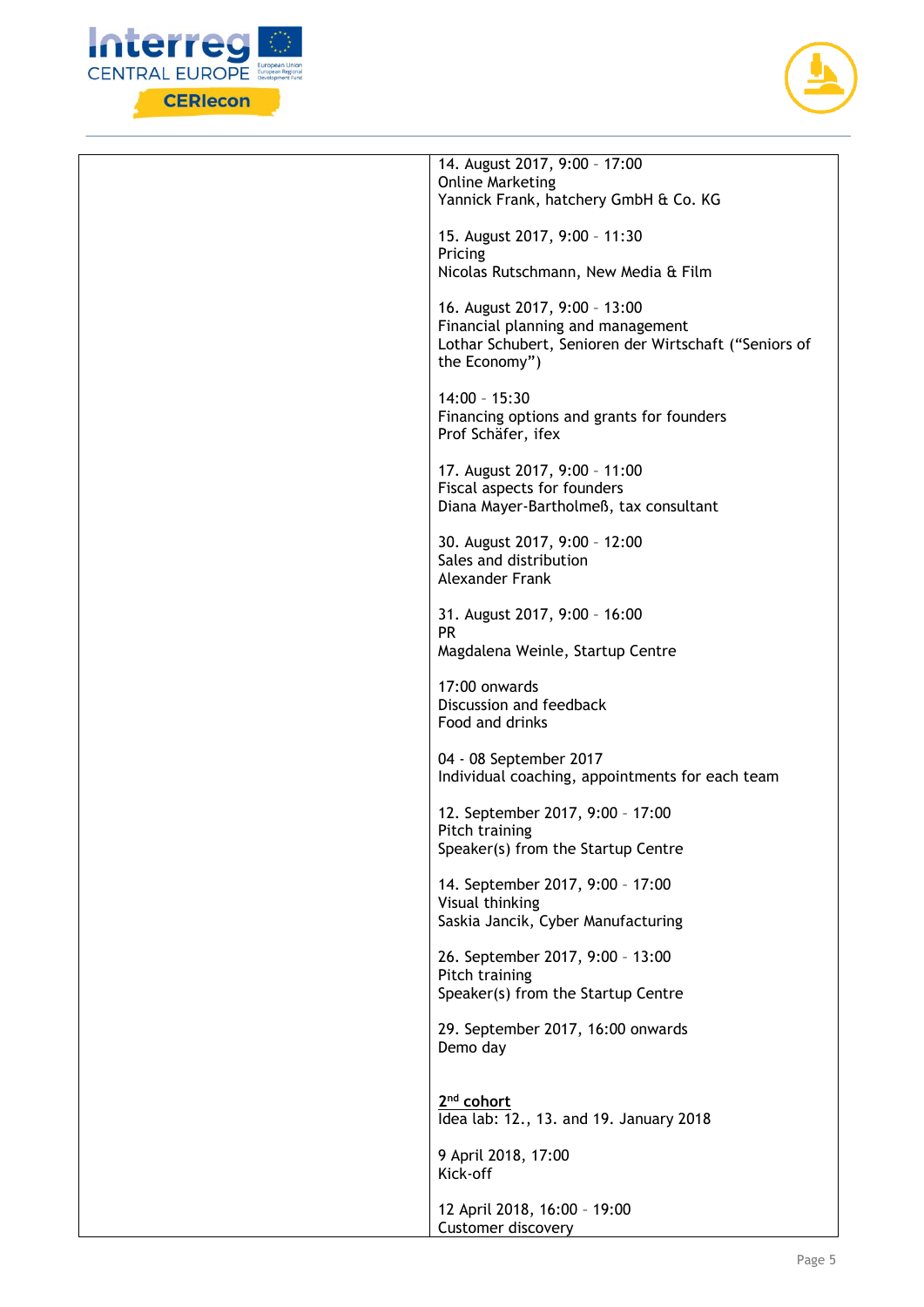



| Johanna Kutter & Dorothee Mathes, Startup Centre                              |
|-------------------------------------------------------------------------------|
| 13 April 2018, 9:00 - 17:00                                                   |
| Customer discovery<br>Johanna Kutter & Dorothee Mathes, Startup Centre        |
|                                                                               |
| 19 April 2018, 16:30 - 20:30<br>Interview techniques                          |
| Nicole Köster, radio host at SWR                                              |
| 20 April 2018, 9:00 - 13:00                                                   |
| User Experience                                                               |
| Dr Katharina Zeiner, Nora Fronemann, Anne-Elisabeth                           |
| Krüger, SME 4.0 Competence Centre for Usability                               |
| 20 April 2018, 14:00 - 18:00                                                  |
| Project management<br>Dorothee Mathes, Startup Centre                         |
|                                                                               |
| 26 April 2018, 16:00 - 18:00<br>Digital business models and legal regulations |
| Jenny Hubertus, Bartsch Lawyers                                               |
| 26 April 2018, 18:30 - 20:00                                                  |
| Round of Talks: Sandbox Success Stories, Startup                              |
| Centre                                                                        |
| 27 April 2018, 9:00 - 11:00                                                   |
| Legal matters for founders<br>Martin Papendieck, Startup Centre               |
|                                                                               |
| 27 April 2018, 11:00 - 12:00<br>Jour fixe                                     |
| 27 April 2018, 13:00 - 17:00                                                  |
| <b>Business Modelling</b>                                                     |
| Florian Demaku, Startup Centre                                                |
| 3 May 2018, 15:00 - 19:00                                                     |
| <b>Business validation</b><br><b>Matthias Gutbrod</b>                         |
|                                                                               |
| 4 May 2018, 9:00 - 13:00<br>Sales and acquisition                             |
| Alexander Frank, Agency for Communications and                                |
| Consulting                                                                    |
| 4 May 2018, 14:00 - 17:00                                                     |
| <b>Business negotiations</b><br>Dr Hartmut Rösch, Startup Centre              |
|                                                                               |
| 17 May 2018, 16:00 - 20:00<br>Marketing strategies                            |
| Ute Hillmer                                                                   |
| 18 May 2018, 9:00 - 17:00                                                     |
| How to pretotype                                                              |
| Yannick Frank, hatchery GmbH & Co. KG                                         |
| 23 May 2018, 19:00                                                            |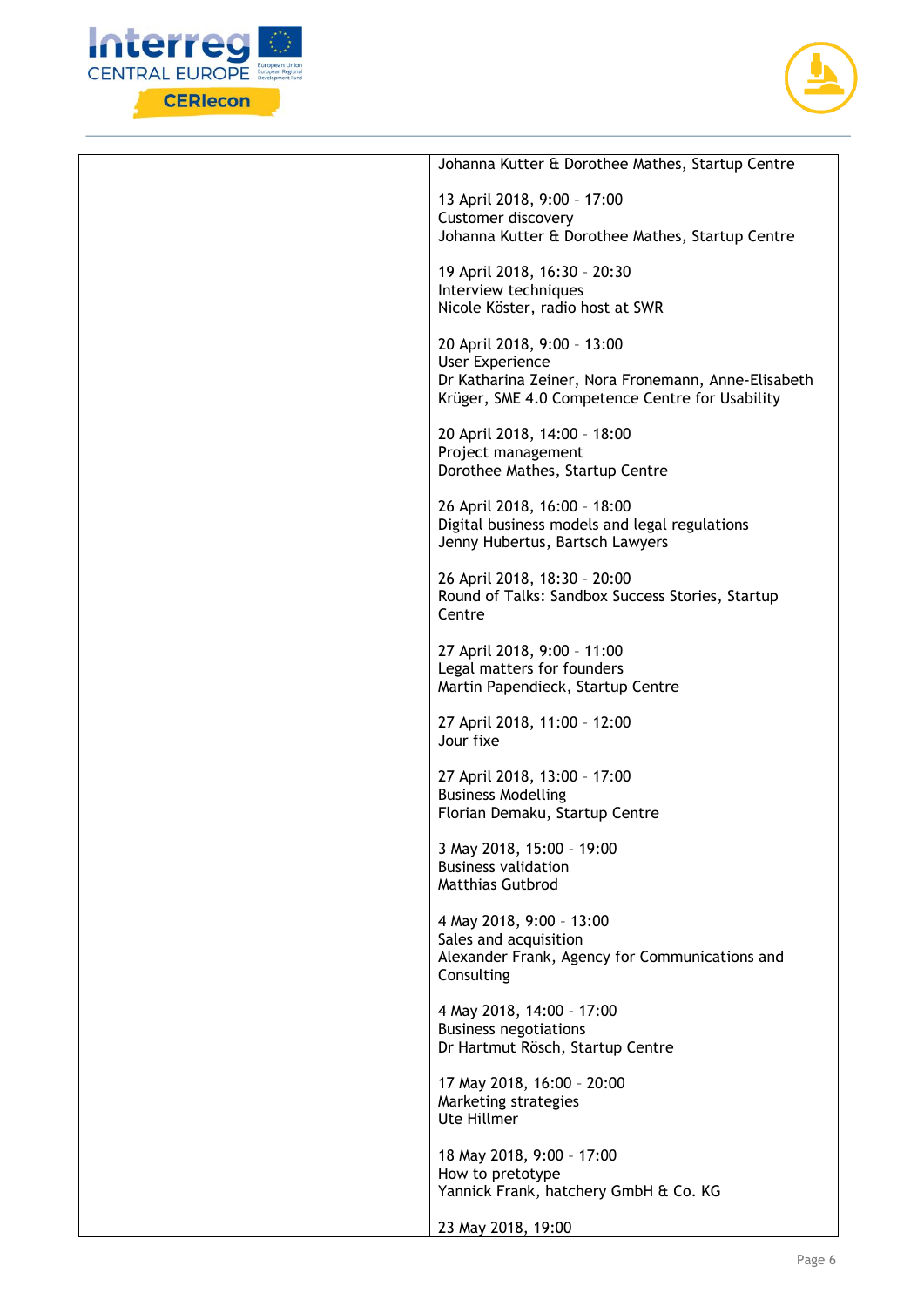



| Usability testing<br>Speaker(s) from the Startup Centre                                                                                   |
|-------------------------------------------------------------------------------------------------------------------------------------------|
| 24 May 2018, 16:00 - 18:00<br>Team and conflict                                                                                           |
| Violetta Fasulo, Startup Centre                                                                                                           |
| 24 May 2018, 18:30 - 20:00<br>Round of talks: Successfully failing                                                                        |
| 25 May 2018, 10:00 - 14:00<br>Convincing demeanour<br>Annika Hahnle, UBF Corporate Consulting                                             |
| 25 May 2018, 14:00 - 15:30<br>Jour fixe                                                                                                   |
| 7 June 2018, 14:00 - 18:00<br>Pitch training<br>Dr Hartmut Rösch, Startup Centre                                                          |
| 8 June 2018, 9:00 - 12:00<br><b>Public Relations</b><br>Magdalena Weinle, Startup Centre                                                  |
| 8 June 2018, 13:00 - 16:00<br>Pricing<br>Lothar Schubert, Senioren der Wirtschaft ("Seniors of<br>the Economy")                           |
| 8 June 2018, 16:00 - 17:30<br>Jour fixe                                                                                                   |
| 14 June 2018, 16:00 - 18:00<br>Fiscal matters for founding<br>Diana Mayer-Bartholmeß, accountant                                          |
| 15 June 2018, 9:00 - 13:00<br>Financial planning and management<br>Lothar Schubert, Senioren der Wirtschaft ("Seniors of<br>the Economy") |
| 22 June 2018, 16:00<br>Demo Day                                                                                                           |
| 25 - 29 June 2018<br>Incoming exchange: Startups from Kraków in Stuttgart                                                                 |
| 05 July 2018, 18:00<br>Sandbox on the Go: Booth at the HdM Media Night                                                                    |
| 13 July 2018, 13:00 - 17:00<br>Sandbox on the Go: WRS and Business Angels                                                                 |
| 16 - 20 July 2018<br>Outgoing exchange: Startups from Stuttgart in Vienna                                                                 |
| 20 September 2018 - 21 September 2018<br>International finals in Veneto                                                                   |
|                                                                                                                                           |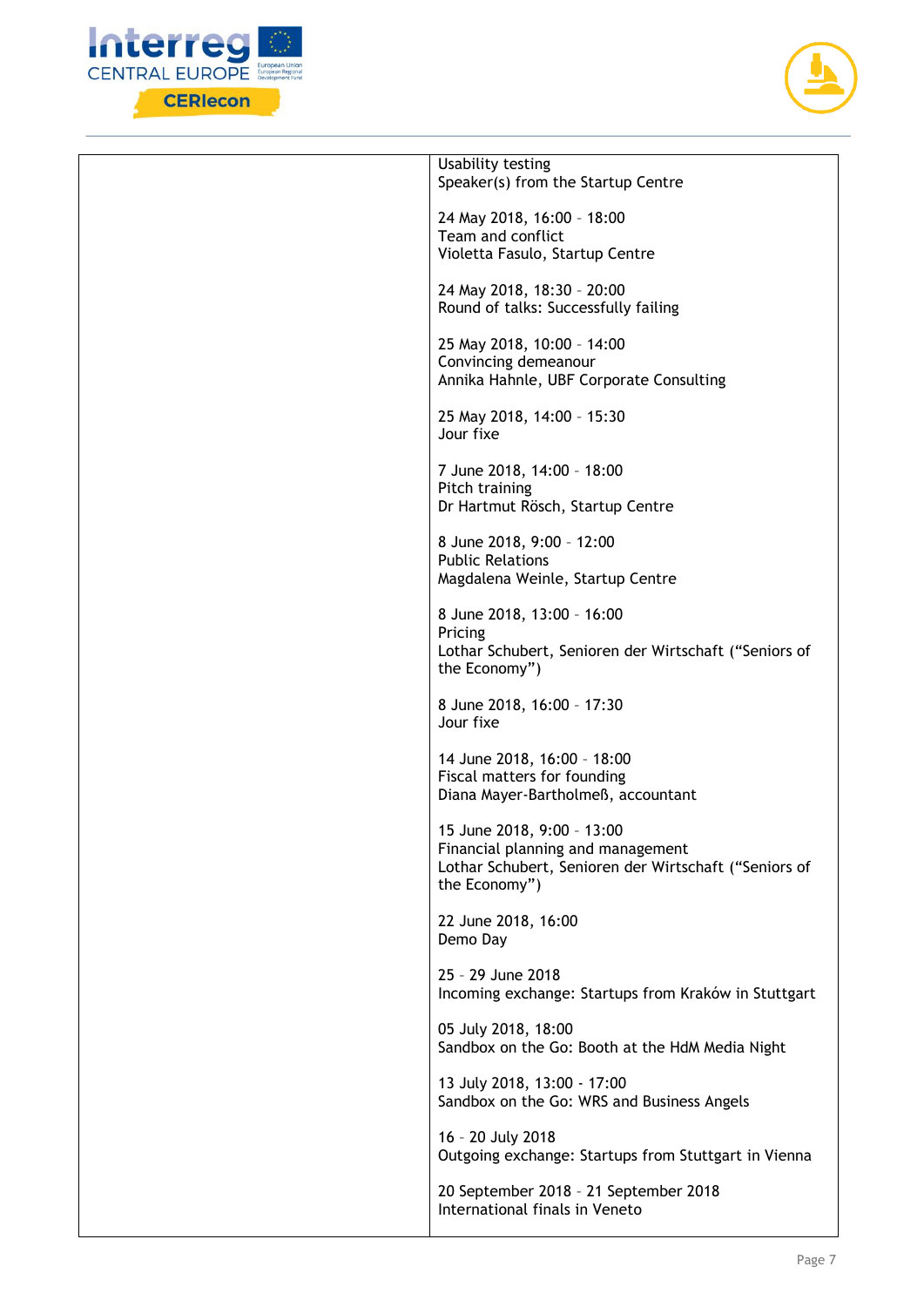



| 3rd cohort<br>Idea lab: 11.-12. and 25.5.2018                                                                             |
|---------------------------------------------------------------------------------------------------------------------------|
| 15 November 2018, 17:00<br>Kick-off                                                                                       |
| 16 November 2018, 09:00 - 12:00<br>Team<br>Violetta Fasulo, Startup Centre                                                |
| 16 November 2018, 13:00 - 17:00<br><b>Customer discovery</b><br>Johanna Kutter, Startup Centre                            |
| 17 November 2018, 10:00 - 13:00<br>Effectuation<br>Johanna Kutter, Startup Centre                                         |
| 17 November 2018, 13:30 - 15:00<br>Founder personality<br>Lisa Lang, Startup Centre                                       |
| 23 November 2018, 08:30 - 12:30<br><b>Business modelling</b><br>Florian Demaku, Startup Centre                            |
| 23 November 2018, 13:30 - 17:30<br>Project management<br>Dr Hartmut Rösch, Startup Centre                                 |
| 23 November 2018, 18:00 - 21:00<br>Google Startup Grind                                                                   |
| 30 November 2018, whole-day event<br>International Entrepreneurship Education Summit                                      |
| 06 December 2018, 17:00 - 19:30<br>"Boxenstopp" (Consultation session)                                                    |
| 07 December 2018, 09:00 - 13:00<br><b>Business validation</b><br>Matthias Gutbrod, HS Reutlingen                          |
| 14:00 - 18:00<br>Distribution and acquisition<br>Alexander Frank, Agency for Communication and<br>Consulting              |
| 14 December 2018, 14:00 - 17:00<br>Negotiation talks<br>Dr Hartmut Rösch, Startup Centre                                  |
| 11 January 2019, 09:00 - 12:00<br>Price-setting<br>Lothar Schubert, Senioren der Wirtschaft ("Seniors of<br>the Economy") |
| 13:30 - 17:30<br>How to pretotype                                                                                         |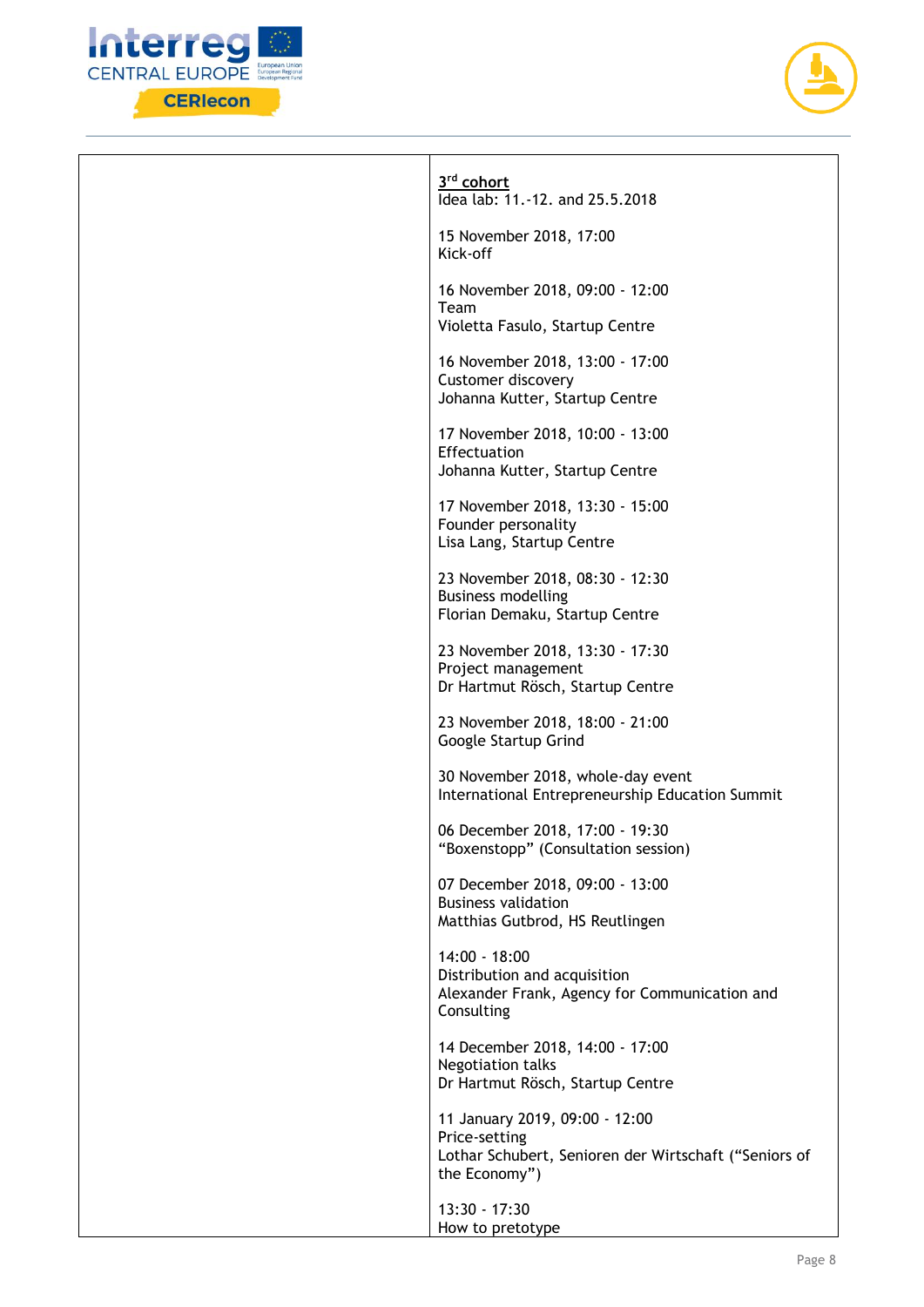



| Yannick Frank, Hatchery GmbH                                                                                                   |
|--------------------------------------------------------------------------------------------------------------------------------|
| 17:30 - 19:30<br>"Boxenstopp" (Consultation session)                                                                           |
| 18 January 2019, 09:00 - 12:00<br>Fiscal questions around founding<br>Daniel Lang, Tax Consultancy Lang                        |
| $13:00 - 17:00$<br>Financial planning and management<br>Lothar Schubert, Senioren der Wirtschaft ("Seniors of<br>the Economy") |
| $17:00 - 20:00$<br>Sandbox New Year's celebration                                                                              |
| 25 January 2019, 09:00 - 13:00<br>How to pretotype<br>Yannick Frank, Hatchery GmbH                                             |
| 14:00 - 17:00<br>Marketing strategy<br>Prof Dr Seitz, HdM                                                                      |
| 01 February 2019, 09:00 - 12:00<br>Legal matters for founders<br>Martin Papendieck, Startup Centre                             |
| $12:00 - 18:00$<br><b>Startup BW Summit</b><br>Regional Fair Stuttgart                                                         |
| 08 February 2019, 09:00 - 12:00 and 13:00 - 16:00<br>Pitch training<br>Dr Hartmut Rösch, Startup Centre                        |
| $16:15 - 18:30$<br>"Boxenstopp" (Consultation session)                                                                         |
| 15 February 2019, 16:00 - 19:00<br>Demo day                                                                                    |
| 21 February 2019, 15:00 - 18:00<br>Direct marketing<br>Annika Hahnle, UBF Corporate Consulting                                 |
| 22 February 2019, 09:00 - 13:00<br>Digital business models<br>Jenny Hubertus, Bartsch Solicitors                               |
| 14:00 - 18:00<br>Search Engine Optimisation<br>Jan Jörgensen, Koaweb                                                           |
| 28 February 2019, 18:00 - 20:00<br>Info-fair: Financing options for founders                                                   |
| 01 March 2019, 09:00 - 12:15<br>Press relations                                                                                |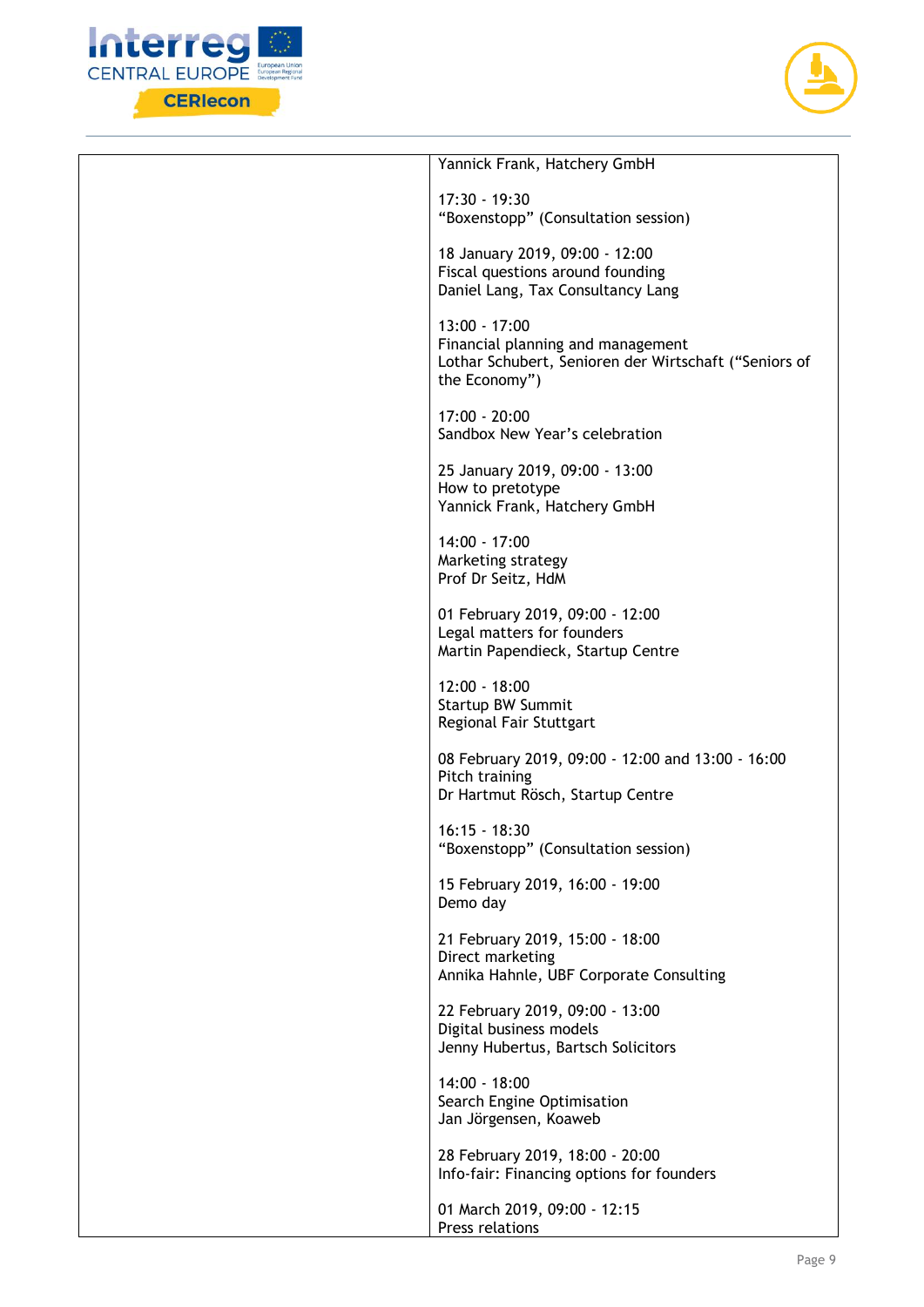



|                                                                                     | Magdalena Weinle, Startup Centre                                                                                                                                                                                                                                                                                                                                                                              |
|-------------------------------------------------------------------------------------|---------------------------------------------------------------------------------------------------------------------------------------------------------------------------------------------------------------------------------------------------------------------------------------------------------------------------------------------------------------------------------------------------------------|
|                                                                                     | $14:00 - 18:00$<br>Agile project management (Scrum)<br>Franziska Ott, Innotec                                                                                                                                                                                                                                                                                                                                 |
|                                                                                     | 04 - 07 March 2019<br>Outgoing exchange: Startups from Stuttgart in<br><b>Bratislava</b>                                                                                                                                                                                                                                                                                                                      |
|                                                                                     | 18 - 22 March 2019<br>Incoming exchange: Startups from Brno in Stuttgart                                                                                                                                                                                                                                                                                                                                      |
|                                                                                     | 28 March 2019, 17:00 - 19:30<br>"Boxenstopp" (Consultation session)<br>Playpark                                                                                                                                                                                                                                                                                                                               |
|                                                                                     | 04 - 05 April 2019<br>International finals in Vienna                                                                                                                                                                                                                                                                                                                                                          |
|                                                                                     | 12 April 2019, 15:00 - 18:00<br>Kick-out<br>Playpark                                                                                                                                                                                                                                                                                                                                                          |
| What kind of support the regional Playpark<br>provide after the six-month training? | Consulting and continued peer networking of<br>alumni/previous Playparkees<br>Providing network to other startup facilities in<br>Stuttgart, Baden-Württemberg and Germany<br>Providing contacts to industry experts, organisations or<br><b>SMEs</b><br>Support in finding suitable office or coworking spaces<br>Temporary usage of the playpark<br>Continued consultations at our startup center if needed |

## **5. REGIONAL PLAYPARK FUNDING INITIATIVES**

| Did regional Playpark help the participants to<br>find money to finance their business ideas? If<br>yes, how?                  | Yes, such as funding from the county of Baden-<br>Württemberg, national funding or support to set up a<br>crowdfunding campaign. Additionally, we helped<br>participants with a "founder grant" of 1.500€ for<br>marketing and acquisition activities |
|--------------------------------------------------------------------------------------------------------------------------------|-------------------------------------------------------------------------------------------------------------------------------------------------------------------------------------------------------------------------------------------------------|
| List the names and contact details of funding<br>initiatives that cooperate with the regional<br>Playpark (if there are such): | <b>EXIST Business Startup Grant by the Federal Ministry for</b><br>Economic Affairs and Energy<br><b>Business Angels Forum Region Stuttgart</b><br>Crowdfunding Initiative by the Stuttgart Media<br>University                                       |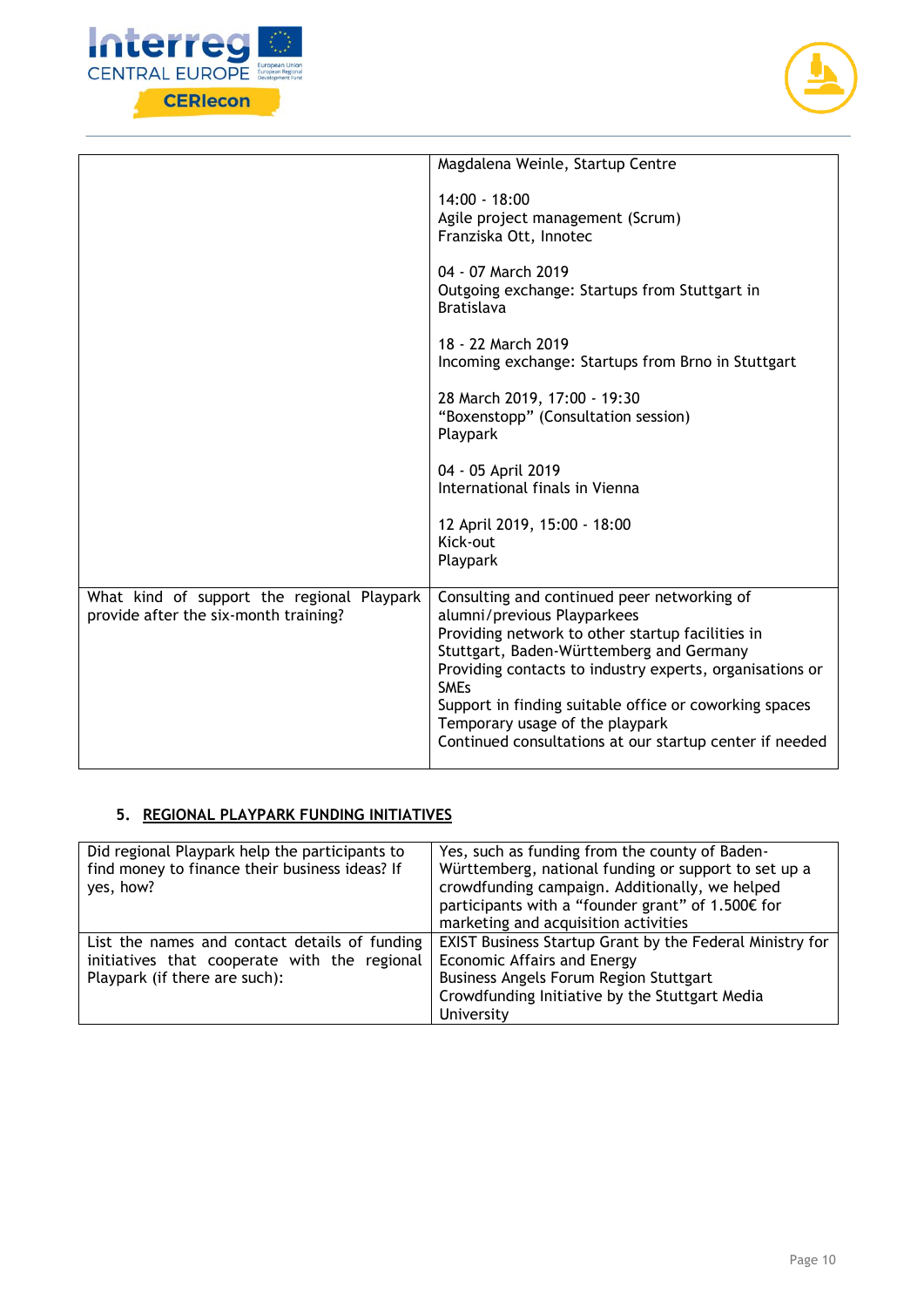



Overview and information/guidance about funding initiatives and how they will support the participants in bringing their ideas/firms to market:

| Funding initiatives and<br>sources/managing authority | Target groups - eligible<br>beneficiaries                                                                                                                                                                                                                                                                                                                                                                                                                           | Identified best practices and<br>deficiencies                                                                                                                                                                                                                                                                                                                                                                                                                                                                                                                                                                                                                             |
|-------------------------------------------------------|---------------------------------------------------------------------------------------------------------------------------------------------------------------------------------------------------------------------------------------------------------------------------------------------------------------------------------------------------------------------------------------------------------------------------------------------------------------------|---------------------------------------------------------------------------------------------------------------------------------------------------------------------------------------------------------------------------------------------------------------------------------------------------------------------------------------------------------------------------------------------------------------------------------------------------------------------------------------------------------------------------------------------------------------------------------------------------------------------------------------------------------------------------|
| <b>EXIST</b>                                          | The EXIST Business Start-up<br>Grant supports students,<br>graduates and scientists from<br>universities and research<br>institutes who want to turn<br>their business idea into a<br>business plan. The start-up<br>projects should be innovative<br>technology or knowledge<br>based projects with significant<br>unique features and good<br>commercial prospects of<br>success.                                                                                 | The grant itself is very<br>generous (EUR 1.200 - 3.000<br>per month per person plus up<br>to EUR 35.000 for materials,<br>equipent and coaching). The<br>teams are provided with a<br>mentor, a workplace and free<br>use of infrastructure at their<br>university or research<br>institute. The only<br>delieverables are the<br>participation in a one-day<br>"Entrepreneurial Personality"<br>seminar, the presenation a<br>first draft of the business plan<br>after five months and the<br>submission of the final<br>business plan after ten<br>months. There are no<br>deadlines for application. The<br>main deficiency is the strong<br>focus on tech startups. |
| Junge Innovatoren                                     | The Junge Innovatoren<br>("young innovators") program<br>is the Baden-Württemberg<br>equivalent to the federal EXIST<br>grant. It supports graduates<br>and scientists from universities<br>and research institutes who<br>want to turn their business<br>idea into a business plan. The<br>start-up projects should be<br>innovative technology or<br>knowledge based projects with<br>significant unique features and<br>good commercial prospects of<br>success. | The support consist of a part<br>time employment contract<br>(appr. EUR 1.400 - 1.800 per<br>month per person) plus up to<br>EUR 25.000 for materials,<br>equipent and coaching. The<br>teams are provided with a<br>mentor, a workplace and free<br>use of infrastructure at their<br>university or research<br>institute. The only<br>delieverables are the<br>presenation a first draft of the<br>business plan after six months<br>and the submission of the final<br>business plan after twelve<br>months. Applications are open<br>once per year (usually June).<br>The main deficiency is the<br>strong focus on tech startups.                                    |
| <b>Business Angels</b>                                | The network of the Business<br>Angels Region Stuttgart (BARS)<br>provides contacts between<br>selected innovative start-ups<br>and private investors.<br>Experienced business angels<br>participate with their own<br>private capital in the early<br>stages of promising companies<br>and receive company shares.<br>They also support young                                                                                                                       | The Business Angels Network is<br>open to startups and founders,<br>however realistically in a bit<br>further advanced state of the<br>founding process. Startups are<br>challenged to participate in<br>pitching events in order to<br>qualify for the next steps.                                                                                                                                                                                                                                                                                                                                                                                                       |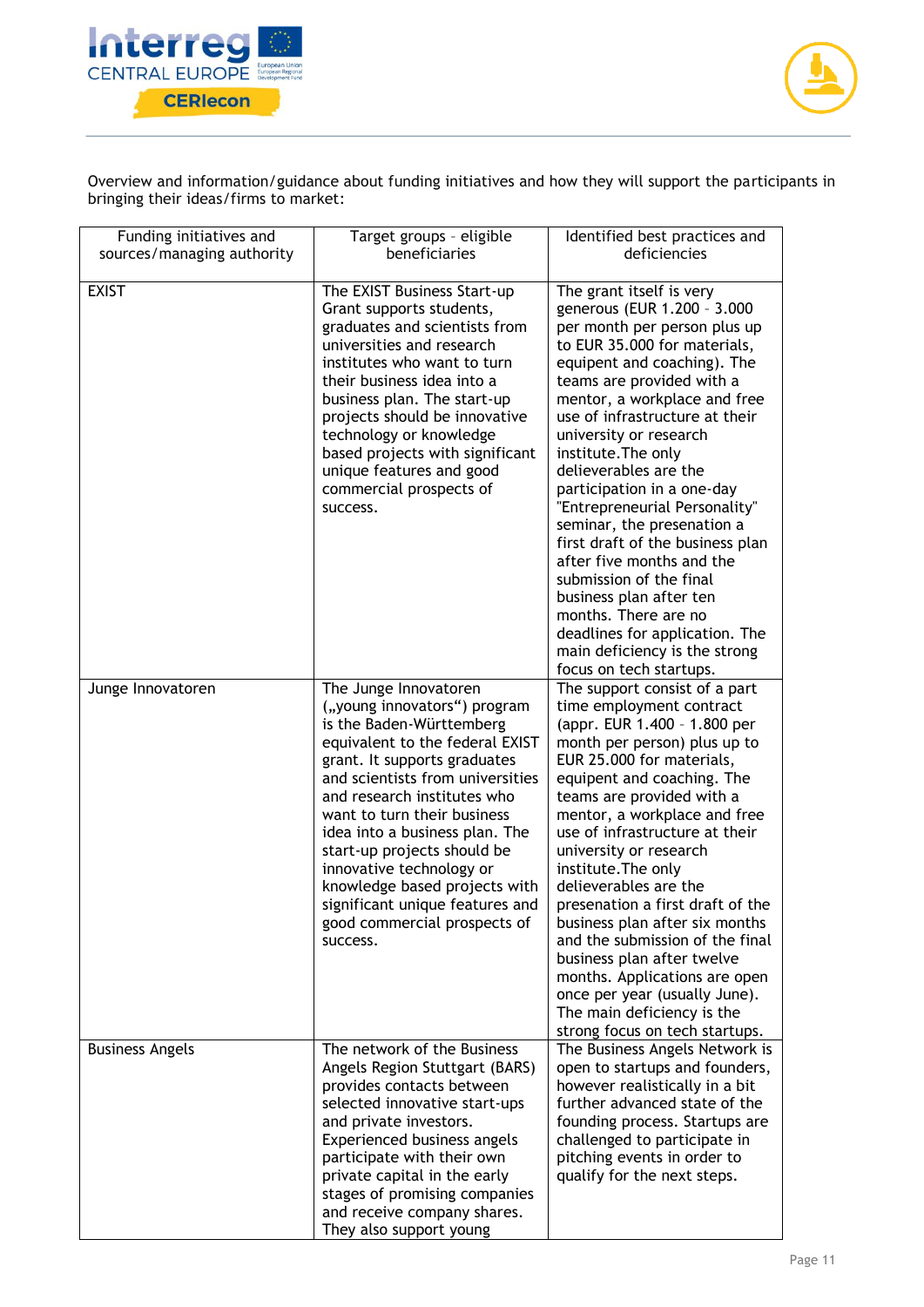



| MikroCrowd            | knowledge-based companies<br>with their entrepreneurial<br>experience, their management<br>and leadership skills and their<br>network contacts, e.g. to<br>customers or to other lenders.<br>The MikroCrowd combines<br>Startnext crowdfunding and a<br>microcredit by the L-Bank, the<br>State bank of Baden-<br>Württemberg. The main target<br>group a small start-ups from | The start-ups get individual<br>consulting and hands-on<br>support by a CrowdNavigator<br>at the HdM Startup Center<br>(PP6) who is helping to roll out<br>a successful campaign. The |
|-----------------------|--------------------------------------------------------------------------------------------------------------------------------------------------------------------------------------------------------------------------------------------------------------------------------------------------------------------------------------------------------------------------------|---------------------------------------------------------------------------------------------------------------------------------------------------------------------------------------|
|                       | all subject areas. If the<br>crowfunding campaign was a<br>success, the start-up can apply<br>for a microcredit at low<br>interest.                                                                                                                                                                                                                                            | main deficiency of the<br>program is that those start-ups<br>are willing to start a<br>crowdfunding campaign are<br>just as reluctant to apply for a<br>credit afterwards.            |
| Innovationsgutscheine | The innovation vouchers<br>Baden-Württemberg support<br>the use of research and<br>development services in the<br>context of planning,<br>development and<br>implementation of innovative<br>ideas.                                                                                                                                                                            | The innovation vouchers are<br>easy to apply for. The main<br>threshhold is the co-financing<br>of up to 50 %. There is a strong<br>focus on tech startups.                           |
|                       | Innovation Voucher A (max.<br>2,500 Euro at 80%)<br>for scientific activity ahead of<br>development, e.g. technology,<br>patents, or market research<br>and feasibility studies                                                                                                                                                                                                |                                                                                                                                                                                       |
|                       | Innovation Voucher B (max.<br>5,000 Euro at 50%)<br>or implementation-oriented<br>research and development<br>activities, e.g. construction,<br>service engineering, prototype<br>construction and product tests                                                                                                                                                               |                                                                                                                                                                                       |
|                       | Innovation Voucher Hightech<br>Start-up (max. 20,000 Euro at<br>50%)<br>for implementation-oriented<br>research and development<br>activities in the context of a<br>high-tech project for a young<br>business                                                                                                                                                                 |                                                                                                                                                                                       |
|                       | Innovation Voucher Hightech<br>Digital (max. 20,000 Euro at<br>50%)<br>for implementation-oriented<br>research and development<br>activities as part of<br>challenging R&D projects for<br>mature and old SMEs, in the                                                                                                                                                         |                                                                                                                                                                                       |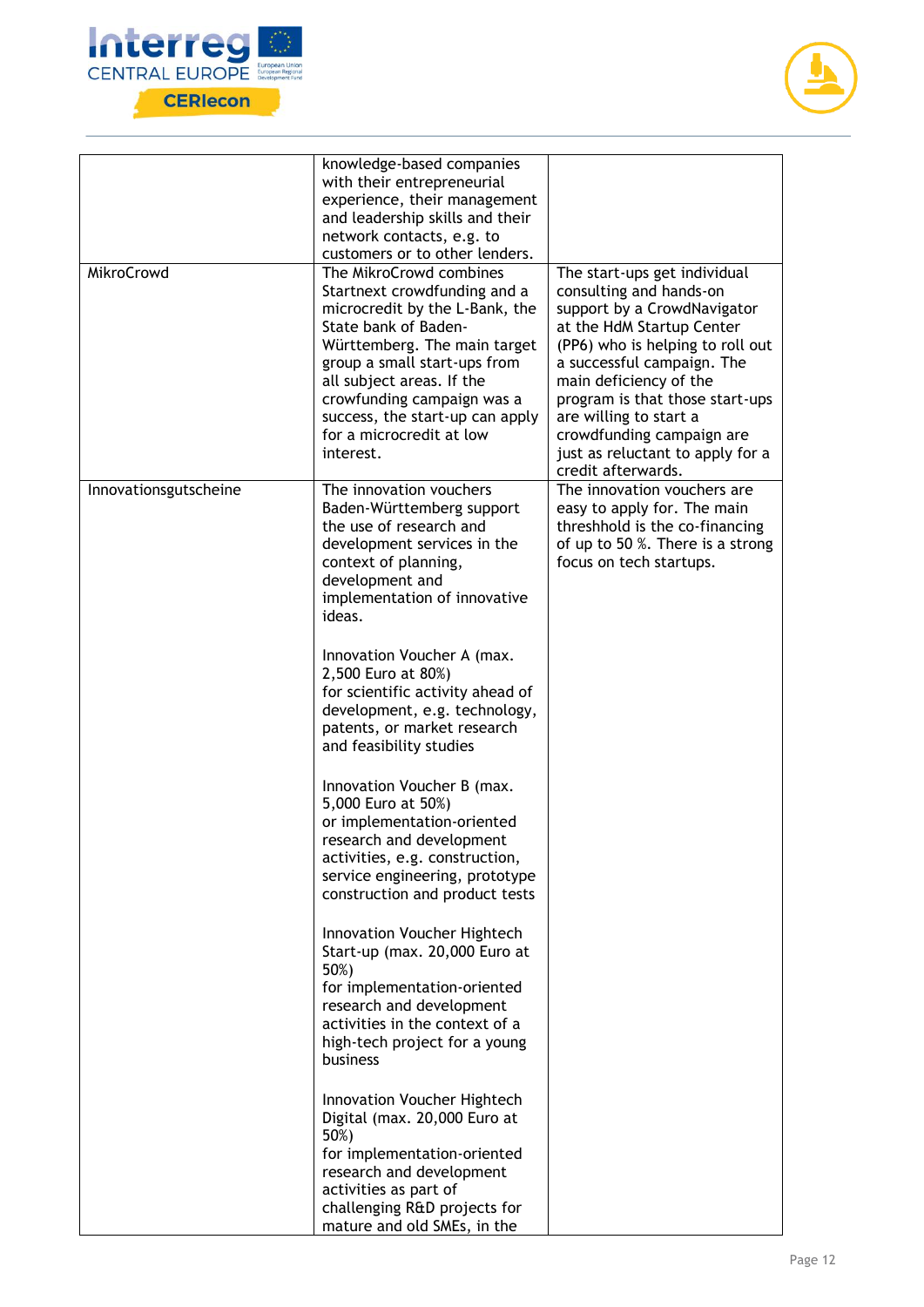



|                      | context of development and                                                                                                                                                                                                                                                                                                                                                                                                                                                                                                                                                                                                                                                                                                                                                                                                                           |                                                                 |
|----------------------|------------------------------------------------------------------------------------------------------------------------------------------------------------------------------------------------------------------------------------------------------------------------------------------------------------------------------------------------------------------------------------------------------------------------------------------------------------------------------------------------------------------------------------------------------------------------------------------------------------------------------------------------------------------------------------------------------------------------------------------------------------------------------------------------------------------------------------------------------|-----------------------------------------------------------------|
|                      | implementation of digital                                                                                                                                                                                                                                                                                                                                                                                                                                                                                                                                                                                                                                                                                                                                                                                                                            |                                                                 |
|                      |                                                                                                                                                                                                                                                                                                                                                                                                                                                                                                                                                                                                                                                                                                                                                                                                                                                      |                                                                 |
| Start-up BW Pre-Seed | products and services.<br>In close cooperation with<br>selected partners the Ministry<br>of Economy, Labour and<br>Housing Baden-Württemberg<br>started a new program<br>regarding early-stage<br>financing: Start-up BW Pre-<br>Seed. Innovative founders are<br>supported in a mission-critical<br>phase which is characterized<br>by the reluctancy of private<br>investors and Venture Capital<br>Companies (VC) to invest due<br>to the risks. This promotional<br>instrument shall contribute<br>noticeably in the preparation<br>of promising start-ups for<br>institutional investors to be<br>ready for finance respectively<br>for VC. Experienced managers<br>of accelerators, incubators<br>and start-up initiatives ensure<br>the professional support and<br>contribute 20 % of the<br>financing (min EUR 50.000,<br>max. EUR 400.000) | We have no operational<br>experience with this program,<br>yet. |
|                      |                                                                                                                                                                                                                                                                                                                                                                                                                                                                                                                                                                                                                                                                                                                                                                                                                                                      |                                                                 |